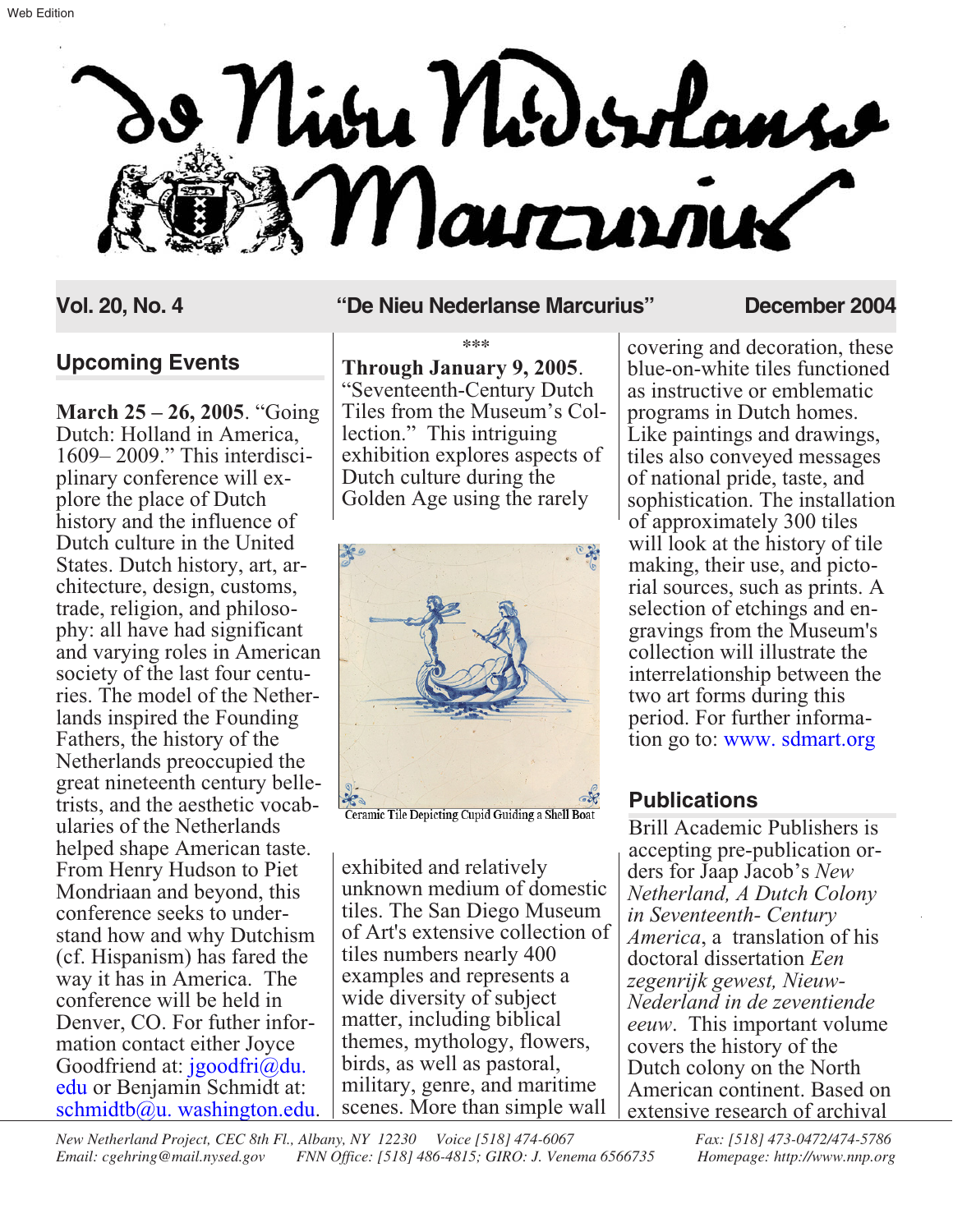material on both sides of the Atlantic, much of which has not been previously used, this work provides the most com- plete overview yet of a colony that has been generally ne- glected by historians. The chapters deal with themes such as patterns of immigra- tion, government and justice, economy, religion, social structure, material culture, and mentality of the colonists. This book will be very useful not just for students of Dutch colonial history, but also for scholars in early American history. ISBN 90 04 12906 5 Hardback (xx, 588pp., 24 illus.) A pre-publication price of €99/\$145 will be valid until 31 Dec. 04.Thereafter the list price will be  $\epsilon$ 150/\$195. Go to [www.brill.nl](http://www.brill.nl) for an order form and additional information about Brill's exciting new series "The Atlantic World." \*\*\*

Looking for a unique gift at a reasonable price? Consider *A Catch of Grandmothers* by Firth Haring Fabend, "This little book is for every mother, grandmother, and great-grandmother–and the rest of the family, too. In lyrically beautiful verse, the author and Rockland County native tells us about nine generations of her 'grandmothers,' back to the first to come to Rockland –'a wolf-ridden forest'–in the 1600s." The book can be ordered directly from the Historical Society of Rockland County, 20 Zukor Rd., New City, NY 10956. Enclose a

check for \$12 (price includes postage and handling) made out to HSRC with memo for: *A Catch*.

\*\*\*

William A. Starna and José António Brandão, "From the Mohawk–Mahican War to the Beaver Wars: Questioning the Pattern," *Ethnohistory*, vol. 51 (2004): 725–750. \*\*\*

Begin december 2004 verschijnt bij Uitgeverij Kopwit te Leiden *Een pant van ware vrintschap, veertien gedichten van Johan Fret en Petrus Stuyvesant.* De uitgave, bezorgd door Jaap Jacobs, bestaat uit twee boekjes in 88n omslag, waarvan het eerste *de gedichten* bevat en het tweede *de inleiding* en *annotatie*. *Een bepant van ware vrintschap* is fraai vormgegeven, zoals van Kopwit verwacht mag worden. De oplage is beperkt tot tweehonderd exemplaren. Het boekje, een bijzonder verzamelobject, is niet via de boekhandel verkrijgbaar, maar is telefonisch te bestellen (071-5176953) of via Kopwits website [www.kopwit.org](http://www.kopwit.org) (zie bestelformulier). ISBN 90-809161-1-0, 24 en 16 pagina's,  $\in$  17,25, inclusief verzendkosten. \*\*\*

Orders are now being taken for *Schenectady Genesis: How a Dutch Colonial Village became an American City*, Vol. 1: *The Colonial Crucible*, 1661–1774 by Susan J. Staffa. This 440-page quarto paper- back can be ordered by sending \$29.00 a copy plus \$3.50 per order for shipping and handling to The Colonial Schenectady Project, LTD. c/o Laura Linder, 2115 Route 67, Charlton, NY 12019. ISBN 1-930098-27-8. \*\*\*

Ready to take on another novel set in New Netherland? *Hell Gate* by Dorothy Hayden Truscott has been pronounced "Not bad!" by our president of the FNN, John van Schaick, and "A page turner," by Harry Macy of New York G&B. Subtitled *The Story of the Family that Settled Harlem as Part of the Dutch colony that became New York*, the paperback can be purchased directly from Morgan Hall Publications, Harvard, MA 01451 for \$15.95. ISBN 0-971-97561-2

# **FNN News The holidays … a time for giving!**

As the holidays approach, many of you will be asked what you'd like. In lieu of a gift, why not ask friends and family to make a donation to FNN in your name. One of our members recently retired and rather than receive a gift, she asked that colleagues and friends make a donation to the Friends of New Netherland in her name. The Friends received almost \$700 which, with the NEH match, amounted to \$1400 to support the work of the New Netherland Institute. Giving a donation, renewing your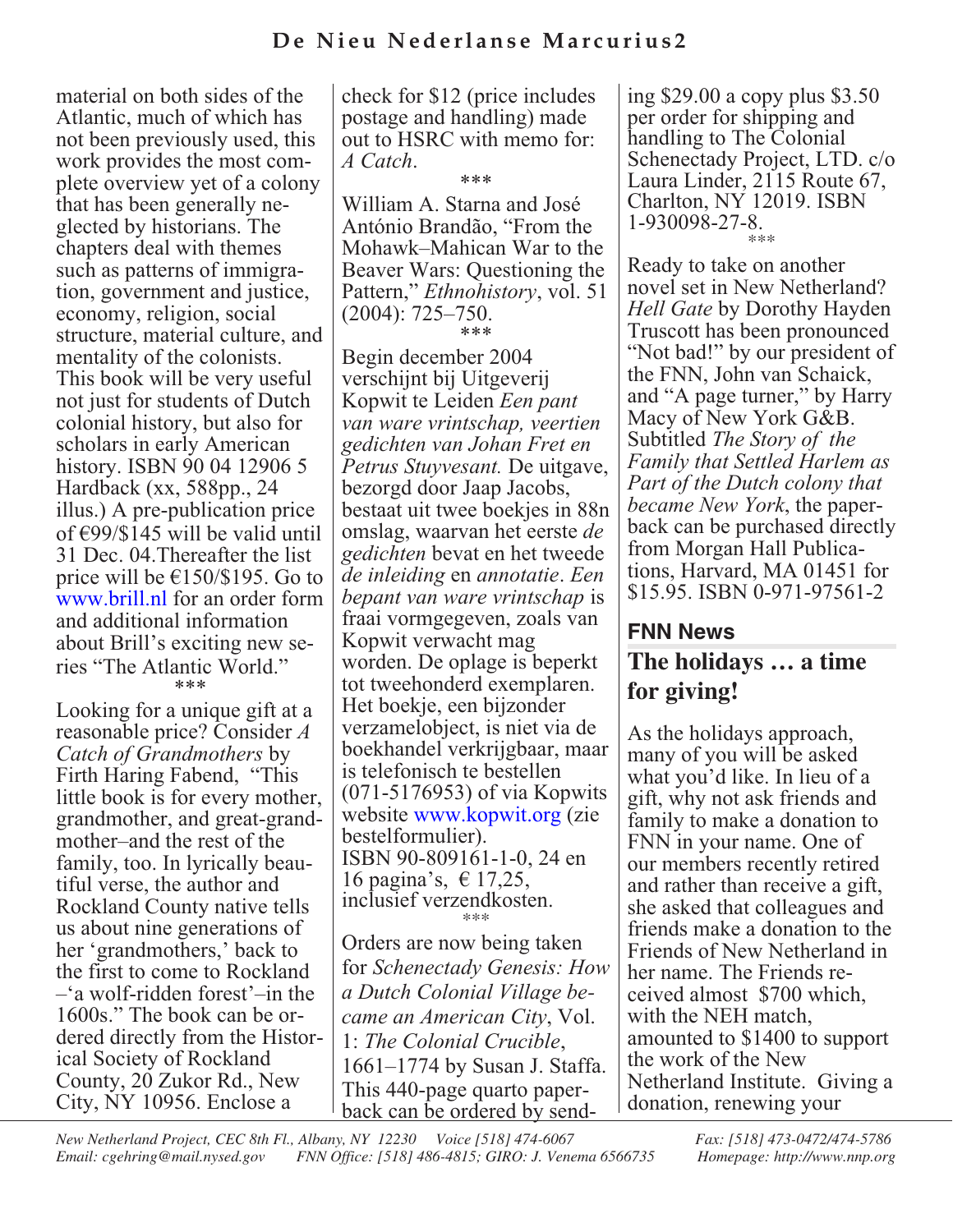# **De Nieu Nederlanse Marcurius3**

membership, or becoming a member can be done online at: [www.nnp.org/fnn/index.html](http://www.nnp.org/fnn/index.html)

#### **Suggestions for your Holiday cards** …

You can purchase these cards at [www.nnp.org/store](http://www.nnp.org/store)

**\*Colfer Note Card** – black on ivory 5" x 7" note card with matching envelope is suitable for all occasions, but will be a genuine stand-out for your Christmas mailing. \$10.00 (10 cards/envelopes). A colf player with a leaden club on the ice, circa 1700. A pen and ink drawing made by J. Brown after an engraving of Romeyn de Hooghe (1645–1708) in the collection of the National Cabinet of Prints, Amsterdam.

\***Visscher Map Note Card –** multi-colored 5" x 7" note card depicts New Netherland and its surroundings. The map's inset gives a view of New Amsterdam on lower Manhattan. \$12.00 (10 cards/envelopes)

Remember, if you're buying **anything** via AMAZON, first go to: www. nnp.org/fnn/ [fnnstore/books.html, then](http://www.nnp.org/fnn/fnnstore/books.html)

AMAZON.COM. All purchases made this way – whether books or other items – earn FNN a small royalty. \*\*\*

**Error of omission**: In the August/September edition of the newsletter we always list the names and categories of our FNN donors for the previous twelve months. This year we omitted the name and category of our own vice president, Dr. Charles Wendell in the magistrate category. Sorry, Charles, we will be more careful next year.

## **News**

Congratulations to Dr. Janny Venema! On November 4th the Board of Regents and the New York State Archives honored Dr. Venema with the 2004 annual archives award for excellence in research using the holdings of the Archives. The award recognizes Dr. Venema's intensive use of the Dutch records in the State Archives in researching New York's Dutch colonial heritage. This research resulted in the publication of her doctoral

dissertation, *Beverwijck: A Dutch Village on the Ameri- can Frontier, 1642–1664*. (Verloren, Hilversum/SUNY Press, Albany, 2003)

## **Websites**

New Englanders traveling to Albany frequently made note of the "odd" Dutch houses with gable ends facing the street. Just as notable would have been rural architecture, featuring the distinctive shape of the so-called New World Dutch barns and *hooibergen*. The former continue to draw the attention of architectual historians, but the latter, also called hay barracks, hay ricks or just barks, are not as well known. The simple reason being that many of the barns survive while the hay barracks have disappeared without a trace. Some years ago I was shown some "odd" beams with a series of holes in one edge in the kitchen of an old house in Albany County. I explained to the puzzled homeowner that they were the uprights of a hay barrack. If you are still puzzled, go to: www.hooiberg .info.

# **Totidem Verbis**

This issue continues the story of Admiral de Ruyter and New Netherland, which was begun in vol. 20, no.3.

## **De Ruyter and New Netherland**

On the 26th of August Nicolls arrived off Sandy Point aboard the 32-gun warship *Guinea*. When three more English ships appeared two days later, Stuyvesant wrote to his commanders at Fort Orange and the Esopus region [Kingston] for assistance. He also ordered Fort Orange not to ship any furs down river until the intentions of the English were clear. By Sunday the

31st of August Stuyvesant had received a reply to his request that the English explain their presence in Dutch waters. Nicolls wrote that he had come to claim what belonged to his sovereign, and de-